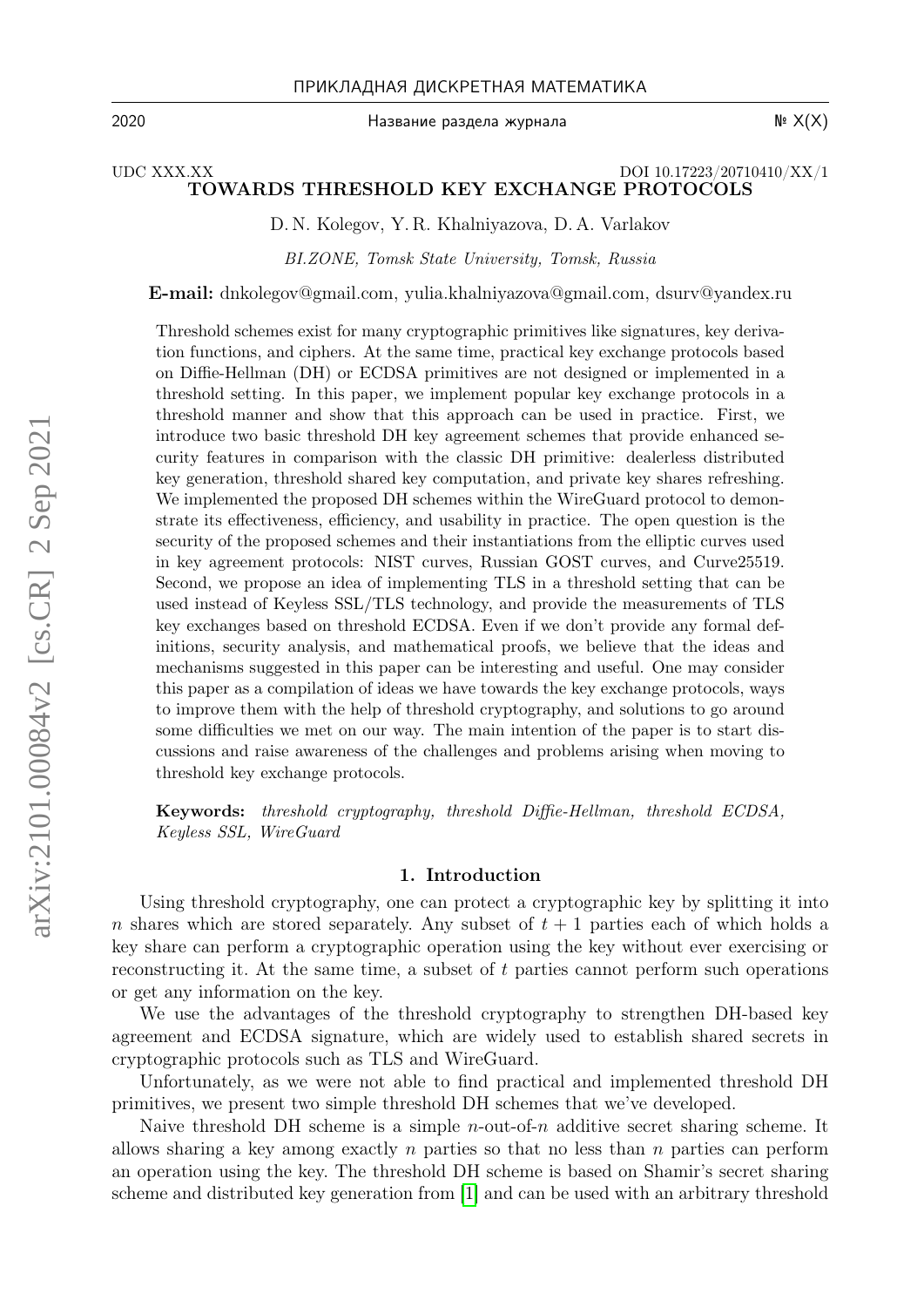value. Both schemes consist of three protocols: a distributed key generation protocol used to generate a public key and the corresponding private shares, an exchange protocol used to perform a DH operation, and a re-sharing protocol used to update the private shares. It should be noted, that the shared private key is never reconstructed during these protocols.

#### 1.1. L i m i t a t i o n s

It is worth mentioning that no single primitive can solve all security problems present in the world, and the threshold cryptography approach is no exception to this. We discuss ways to maintain a certain level of security for long-term private keys going through key exchange protocols, but the discussion of how to achieve security for the result of the key exchange protocols, namely session keys, is beyond the scope of this paper.

## 1.2. Preliminaries

In the paper, we mostly adopt the notation from [\[1\]](#page-9-0).

A commitment scheme allows committing to a value keeping it secret with the ability to reveal the value later. Let  $Com(M)$  be a commitment algorithm with an input message M. It outputs a commitment string  $C(M)$  and decommitment string  $D(M)$  which is kept secret until opening time. We denote an output of the commitment algorithm as  $[KGC, KGD]$ and [EXC, EXD] when used in the keygen and exchange protocols respectively.

# 1.3. Our Contributions

In this paper, we work towards threshold key exchanges using DH and ECDSA primitives. We claim the following main contributions:

- we present two threshold DH key agreement schemes;
- we consider the security of instantiating threshold DH on different elliptic curves;
- we introduce the idea of TLS based on threshold ECDSA that can be used to reach the same security goals as Keyless SSL.

## 2. Threshold Diffie-Hellman

## 2.1. Naive Diffie-Hellman Scheme

Naive threshold DH scheme is a trivial secret sharing scheme with threshold value  $t = n-1$ . A private key is generated in a distributed dealerless way so that the summing of all key shares gives the key. One of the features of the distributed key generation approach compared to key sharing through a dealer is that the generated key depends on the input of many parties.

#### Key Generation Protocol

The key generation protocol is used to share a private key between parties and compute the corresponding public key. To get the public key, each party computes its own public share and sums up all of the public shares received from parties. Input parameters for each party are a group of points on an elliptic curve  $E$  with a base point  $G$  of prime order  $q$ .

- 1) Each party selects  $x_i \in_R \mathbb{Z}_q$ ; computes  $X_i = x_i * G$ ,  $[KGC_i, KGD_i] = Com(X_i)$  and broadcasts  $KGC_i$ .
- 2) Each party broadcasts  $KGD_i$ . The public key is set to  $X = \sum_i X_i$ .

#### Exchange Protocol

The goal of the exchange protocol is to compute a shared secret with DH. In the same fashion as in the key generation protocol, each party computes its own part of the shared secret using its private share and sums all of the pieces to get the shared secret. Let Y be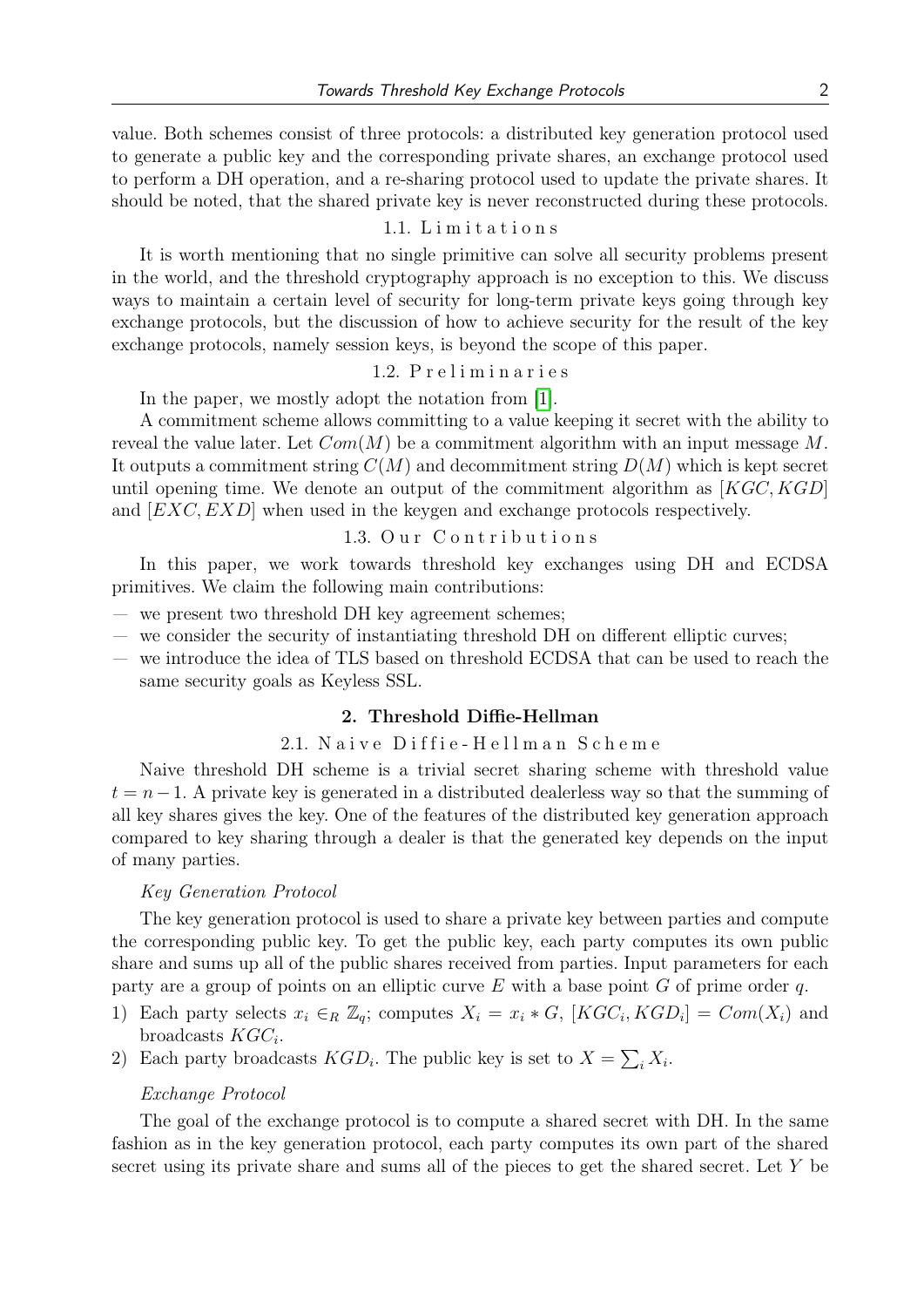the remote party's (a party we are establishing a shared secret with) public key. Each local party is provided with Y at the beginning of the protocol.

- 1) Each party computes  $S_i = x_i * Y$ ,  $[EXC_i, EXP_i] = Com(S_i)$  and broadcasts  $EXC_i$  to other parties.
- 2) Each party sends  $EXP_i$  to other parties. The DH shared secret is set to  $S = \sum_i S_i$ .

#### Re-sharing Protocol

Re-sharing protocol provides an ability to redistribute private shares, change the number of parties n or threshold value t so that the public key is not changed. There are two sets of parties involved: old committee members hold private shares at the moment, new committee members will hold new private shares after the protocol completion.

- 1) Each old party  $P_i$  generates a new set of additive shares from its private share  $x_i = \sum_j z_{ij}$ and broadcasts the public key X.
- 2) Each new party notifies the old parties of its readiness for the next stage.
- 3) Each old party  $P_i$  sends the private share  $z_{ij}$  to the new party  $P'_i$  $_{j}^{\prime }.$
- 4) Each new party  $P_i'$  $g'_{j}$  takes the sum of the shares received during the previous stage to be its private share  $x'_{j} = \sum_{i} z_{ij}$ .

2.2. Threshold Diffie-Hellman Scheme

We now give consideration to the  $(t, n)$ -threshold DH scheme based on the distributed key generation protocol from [\[1\]](#page-9-0), which itself is based on Feldman's VSS scheme. Input parameters for parties are a group of points on an elliptic curve E with a base point G of prime order q.

Key Generation Protocol

- 1) Each party  $P_i$  selects  $u_i \in_R \mathbb{Z}_q$ ; computes  $[KGC_i, KGD_i] = Com(y_i)$ , where  $y_i = u_i * G$ , and broadcast  $KGC_i$ .
- 2) Each party  $P_i$  broadcasts  $KGD_i$ . The party  $P_i$  performs a  $(t, n)$  Feldman's VSS of the value  $u_i$ . The public key is set to  $y = \sum_i y_i$ . Each party adds the private shares received during Feldman's VSS protocols. The resulting values  $x_i$  are a  $(t, n)$  Shamir's secret sharing of the secret key  $x = \sum_i u_i$ .

## Exchange Protocol

The exchange protocol is similar to the one from the naive DH scheme.

- 1) Each party  $P_i$  computes Lagrangian coefficient  $\lambda_i$  and  $w_i = \lambda_i * x_i$ , which maps the share into a  $(t-1,t)$  share of x. The party computes  $S_i = w_i * Y$ ,  $[EXC_i, EXP_i] = Com(S_i)$ and broadcasts  $EXC_i$ .
- 2) Each party sends  $EXP_i$  to other parties. The DH shared secret is set to  $S = \sum_i S_i$ .

## Re-sharing Protocol

- 1) Each old party  $P_i$  performs a  $(t, n)$  Feldman's VSS of the value  $\lambda_i * x_i$ , broadcasts verification data and the old public key X.
- 2) Each new party notifies the old parties of their readiness for the next stage.
- 3) Each old party sends the private shares to the new parties.
- 4) Each new party takes the sum of the private shares received during the previous stage to be its new private share.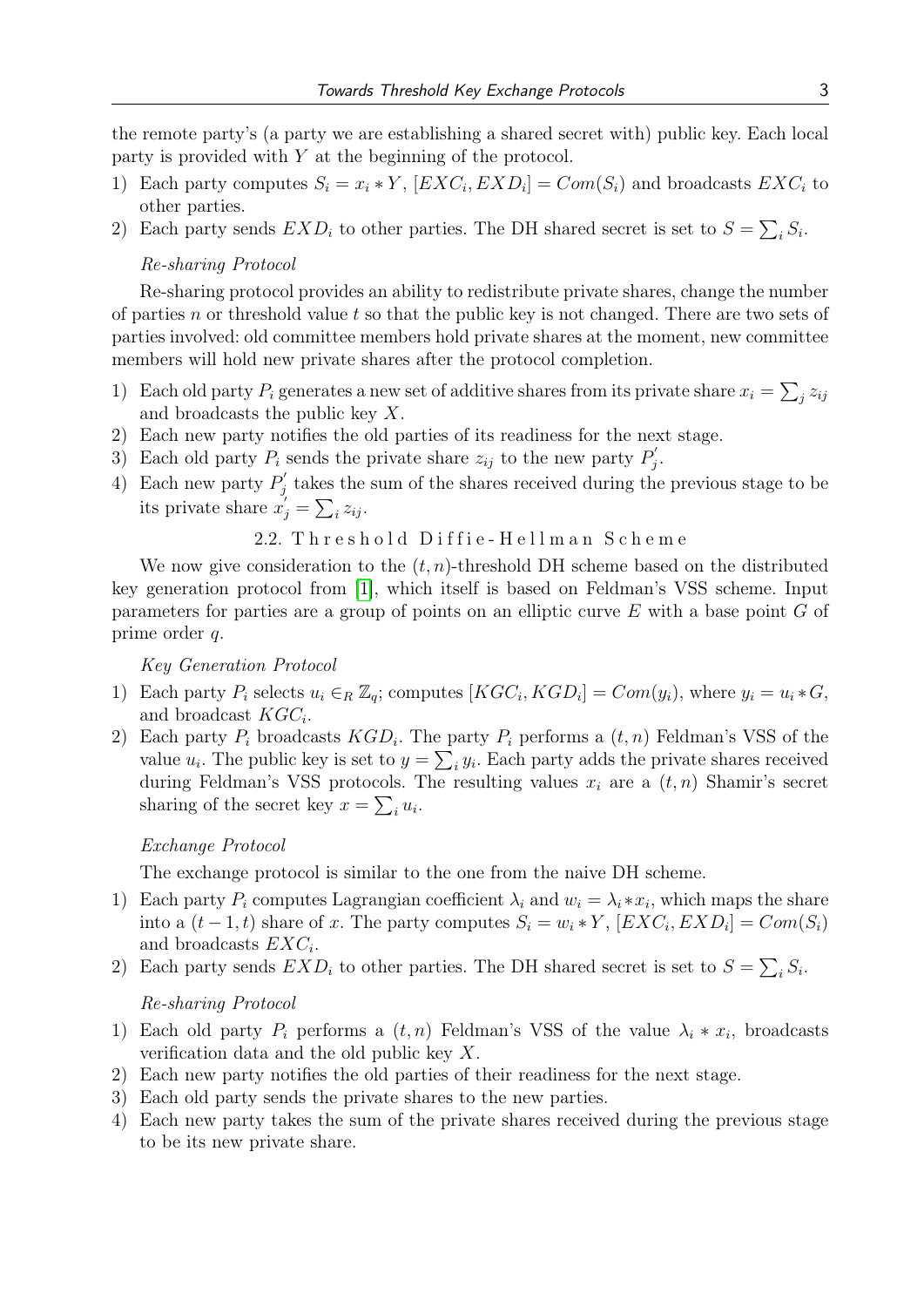#### 3. Instantiating Threshold Diffie-Hellman Schemes

3.1. Threshold Diffie-Hellman on Curve25519

Curve25519 is an elliptic curve designed specifically for the elliptic-curve Diffie-Hellman protocol (ECDH). Due to its high security and efficient scalar multiplication algorithm, it is widely adopted in modern cryptographic protocols such as TLS 1.3 and WireGuard.

Curve25519 specification requires [\[2\]](#page-9-1) setting certain bits of the scalar before scalar multiplication operation to prevent attacks (see e.g. [3.1, 3.1\)](#page-3-0) against ECDH.

```
1 private_key [0] &= 248
2 private_key [31] &= 127
```
<span id="page-3-0"></span>3 private\_key [31] |= 64

Listing 1. Little-endian bit clamping

Although it is not an issue for the private key shares in our threshold DH schemes, one may consider the absence of bit clamping harmful for the security of the virtual party's private key.

#### Small Subgroup Attack Considerations

The first bit clamping operation sets to zero three of the least significant bits so that the scalar is a multiple of the curve co-factor. It is aimed to protect the scalar from a small subgroup attack which allows an attacker to know three of the least significant bits of the scalar. In the case of clamped scalars, all of these bits are equal to zero. This method is simple and fast but is not convenient for non-classic schemes. Moreover, it is arguable how critical for security properties is the disclosure of three of the least significant bits.

The following considerations were taken into account and employed [\[5,](#page-9-2) [6\]](#page-10-0):

- successful small-subgroup attack will either result in a point known to the attacker (if the scalar is known to be divisible by the curve cofactor), or worse it may give the attacker information about the scalar. If the scalar is a private key, then leaking a few bits is a minor problem [\[5\]](#page-9-2);
- making scalar a multiple of the cofactor isn't that important for traditional X25519 DH, since a small-subgroup attack would only leak a few low bits of the scalar [\[6\]](#page-10-0).

In our schemes, a public key is equal to the sum of public shares (possibly multiplied by the corresponding Lagrangian coefficient), which do not leak any information on the bits of the corresponding scalar, since generated private shares are multiples of the cofactor by definition of Curve25519 secret keys.

### Side Channel Attacks considerations

The fast scalar multiplication algorithm is based on a mechanism called the Montgomery ladder and uses only one coordinate of a point. One of the first steps of the Montgomery ladder mechanism is to find the most significant bit of the scalar. By the time the search took, an attacker can guess the position of this bit. Having the chosen bit set for all of the scalars, we make sure that the timing attack won't work.

In our threshold schemes, as in the private key is never reconstructed, and therefore can not be targeted by the timing attack.

#### Point Addition and Coordinate Sign

Unlike the scalar multiplication operation, the algorithm for point addition that uses only one coordinate of the point doesn't exist. For classic DH protocols, it is not an issue,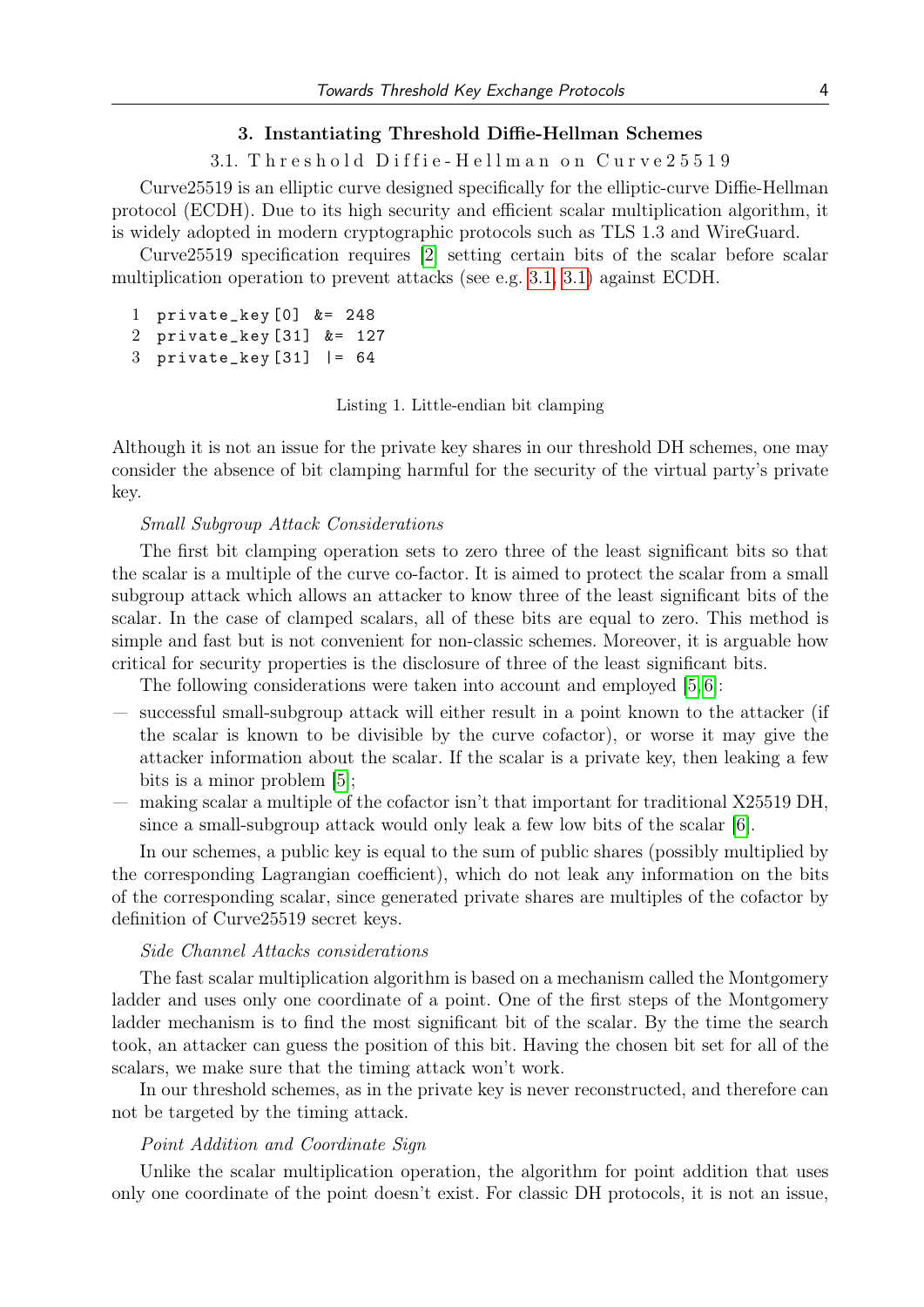since point addition is not used in such protocols. However, the threshold DH scheme implies the usage of point addition. To address this problem, we use the corresponding Edwards curve.

It is known that for every Montgomery curve there exists Edwards twisted curve, such that points on a Montgomery curve can be converted to the points on the corresponding Edwards twisted curve and vice versa. To convert the point, we need to know both of the point coordinates, which is not possible in the case of Curve25519, since all of the existing implementations use a single coordinate scalar multiplication mechanism.

However, we can recover the second coordinate by its sign. The coordinate is said to be positive if it is multiple of two, and negative otherwise. From the curve equation, we can derive two possible values of the second coordinate. Since those values have different parity, we can choose the right coordinate if we know its sign.

#### Baby Sharks Attack Consideration

An adversary who controls at least one of the parties could inject a small order element into the public key or shared secret by sending a low order point instead of the actual share. To prevent that, we adopt the technique from [\[4\]](#page-9-3).

The main idea is to multiply each received group element by the cofactor and then multiply it by the inverse of the cofactor to sanitize the low order group element.

3.2. Threshold Diffie-Hellman over the NIST curves

We use NIST's P-256 curve as a default curve for the computations. The P-256 curve lacks a cofactor or any other specialties that could affect the schemes and hence is a handy default choice for instantiating.

3.3. Threshold Diffie-Hellman over the GOST curves

We have successfully tested the way to instantiate our scheme over the GOST curves by "thresholdizing"the VKO functionality which is used to establish a shared key in the GOST schemes. However, a complete implementation of the threshold DH scheme over the GOST curves stays a matter of future research.

3.4. B r o a d c a s t c h a n n e l r e q u i r e m e n t s

To be correctly implemented, the proposed threshold schemes require the presence of a reliable broadcast channel [\[1\]](#page-9-0) between parties, which means that if a party broadcasts a message, it has to be guaranteed that all parties receive the same message. The simplest way to achieve this is to use an echo broadcast channel [\[15\]](#page-10-1), which implies that all of the parties have to broadcast a hash of the message upon receiving. If all of the hashes are equal, it is considered that the message has been successfully delivered. Note, however, that such protocol doesn't provide the identifiable abort property in the dishonest majority setting (even though the current work doesn't formally specify any settings for the proposed schemes, it might be useful to know). To have this property, one has to employ a consensus protocol (e.g. Tendermint [\[16\]](#page-10-2)) to satisfy the reliable broadcast requirements.

#### 4. Evaluation Platform Architecture

To evaluate the developed threshold schemes and their use within key exchange protocols we developed an evaluation platform (EP) that supports threshold DH and ECDSA schemes.

It should be noted, that we didn't focus on fault tolerance, so the platform is not even crash fault-tolerant.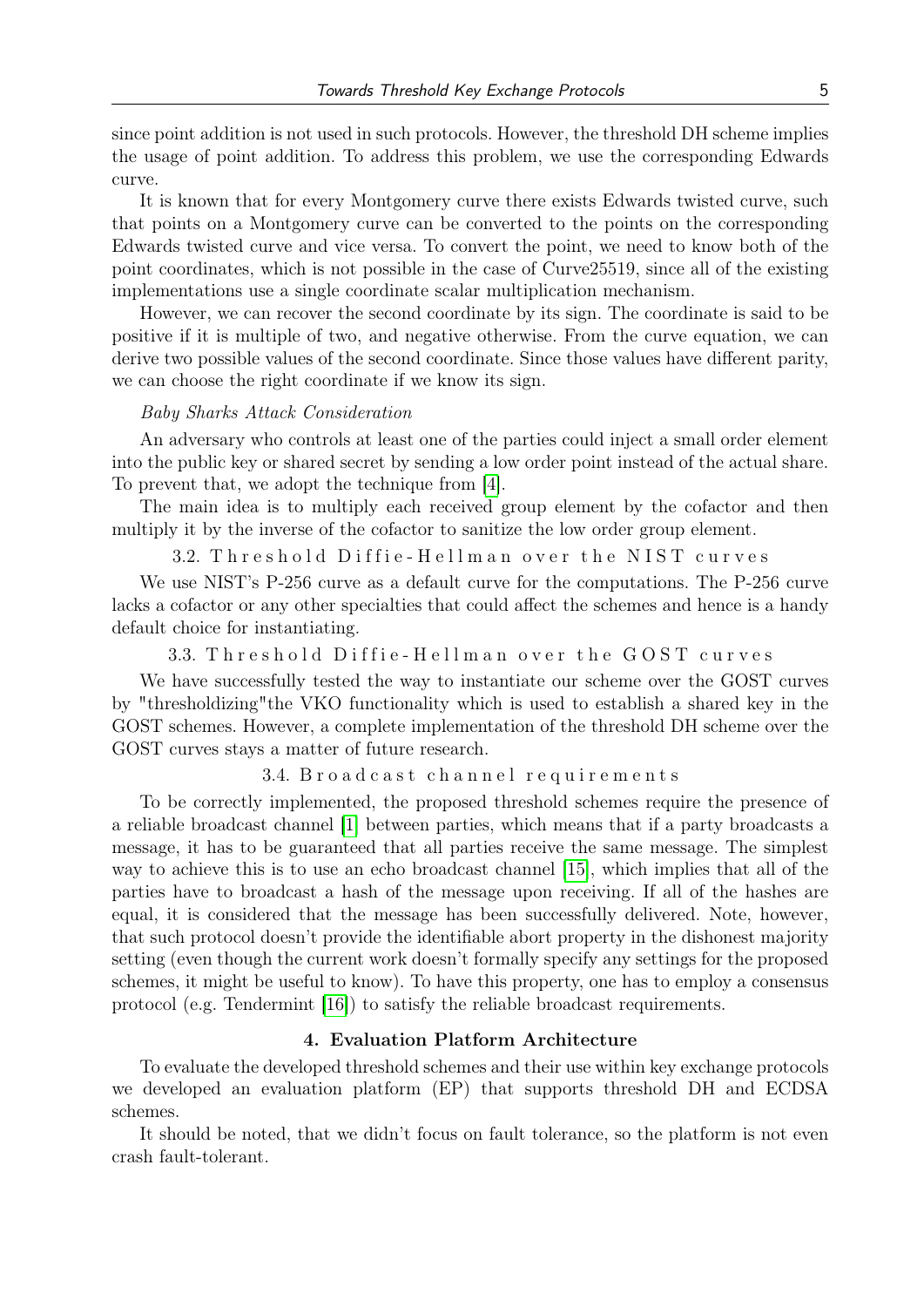The platform consists of agents, broker and hub (see Fig. [1\)](#page-5-0). Agents are parties of threshold computation following specific protocols and storing key shares. The purpose of the platform is to coordinate agents, manage access to them and provide a communication channel between them.

Broker is a component coordinating and orchestrating the agents. If a customer wants to perform a threshold computation, he connects to the broker, authenticates himself using SPIFFE and TLS, and requests the operation. Broker authenticates and authorizes requests, chooses corresponding agents to perform the computation, and retransmits the request to them. After the computation is done, agents send the result to the broker which eventually resends it to the customer.

Hub implements a broadcast channel used by agents. Hub provides private rooms, each message sent to the room is simply broadcasted to everyone in the room. After all agents have received a computation request, they also have the unique secret request ID which is used to open a dedicated room on the hub. The hub records the sent messages and sends the history to a new participant. History is erased when the computation is finished. P2P channels are emulated by encrypting messages.

The components of our platform are designed to be easily replaceable. More precisely, we wanted to have the opportunity to rewrite particular component in different languages to see how it affects performance. For this purpose, we described every protocol of interactions between components as a gRPC [\[14\]](#page-10-3) service in Protobuf language. It allowed us to be focused on implementing domain logic and not to care much about transport layer issues, (de)serialization, etc. Protobuf specifications can be easily compiled into the most popular languages including Go and Rust.

<span id="page-5-0"></span>

Figure 1. Components and their relation

## 5. Threshold Diffie-Hellman Evaluation

We implemented the proposed threshold DH schemes in Go over the P-256 and Curve25519 curves, performed tests on the EP, and compared the time spent on DH operation for the classic and threshold schemes. For measurements of the threshold schemes, we used the parameters  $t = 2$  and  $n = 3$  for both curves. The results of our measurements are presented in the table [1.](#page-6-0)

We measured the time spent on DH computations on four different sets of network parameters which are described in the table [2.](#page-6-1)

## 6. WireGuard with Threshold Diffie-Hellman

In this section, we propose an idea of threshold WireGuard [\[7\]](#page-10-4) that uses threshold DH operations on a long-term (static) key. The same idea can be used for TLS 1.2 or any other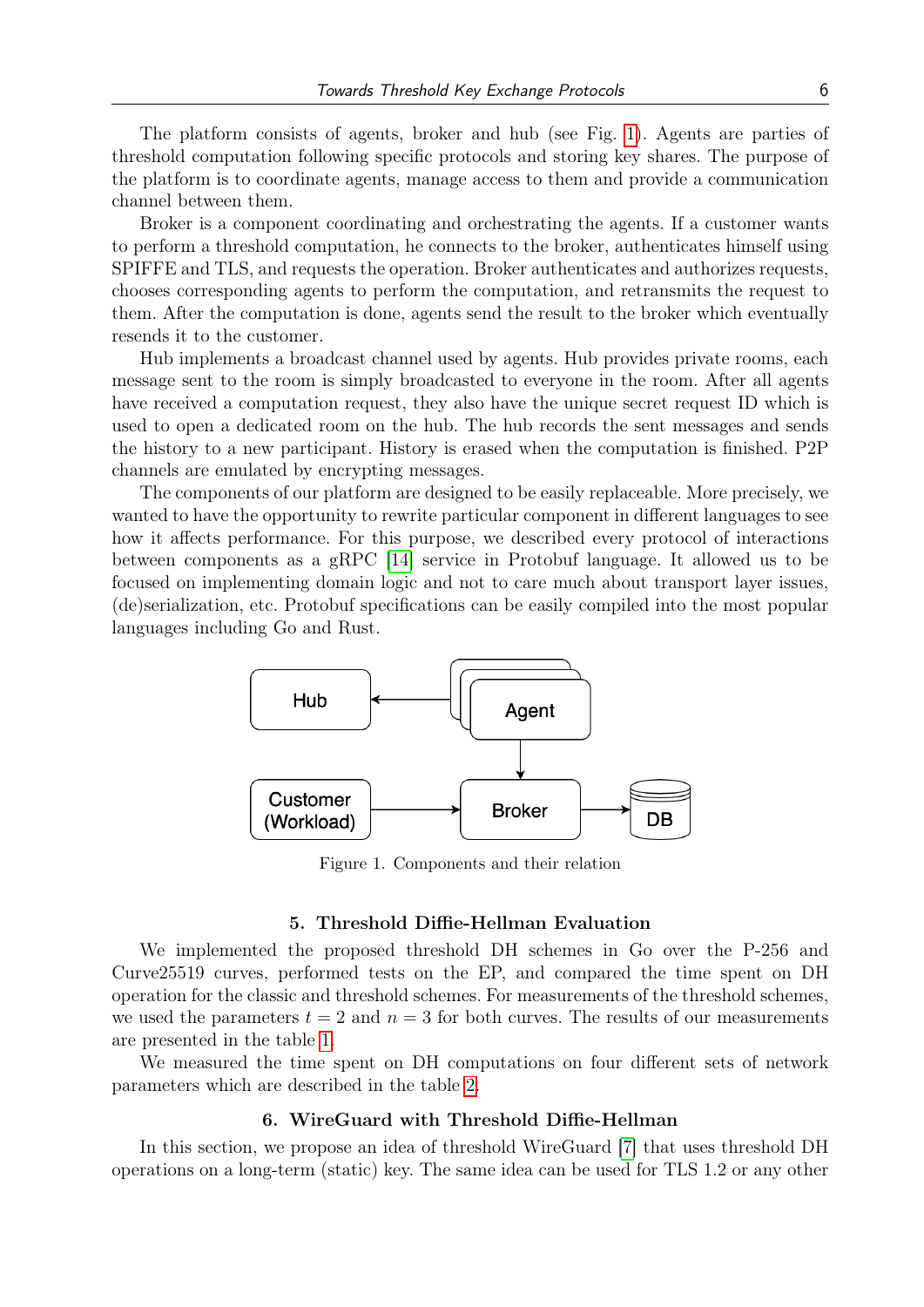<span id="page-6-0"></span>

| Scheme       | Operation               | $P-256$           | Curve25519        | Network parameters |
|--------------|-------------------------|-------------------|-------------------|--------------------|
| Classic DH   | Key generation          | $12.861 \mu s$    | 100ns             |                    |
|              | DH                      | $52.5\mu s$       | $68.942 \mu s$    |                    |
| Naive DH     | Key generation protocol | 2.258ms           | 21.997ms          | Local              |
|              |                         | 21.324ms          | 34.557ms          | LAN                |
|              |                         | 250.288 <i>ms</i> | 154.237ms         | <b>WAN</b>         |
|              |                         | 1.61s             | 1.235s            | Longhaul           |
|              | Exchange protocol       | 2.31ms            | 32.602ms          | Local              |
|              |                         | 18.151ms          | 44.634ms          | LAN                |
|              |                         | 245.41ms          | 165.386ms         | <b>WAN</b>         |
|              |                         | 1.604s            | 841.412ms         | Longhaul           |
| Threshold DH | Key generation protocol | 3.183ms           | 58.15ms           | Local              |
|              |                         | 28.968ms          | 78.546 <i>ms</i>  | LAN                |
|              |                         | 365.94ms          | 315.555ms         | <b>WAN</b>         |
|              |                         | 2.407s            | 2.076s            | Longhaul           |
|              | Exchange protocol       | 3.728ms           | 20.734ms          | Local              |
|              |                         | 19.56ms           | 33.235ms          | LAN                |
|              |                         | 245.143ms         | 153.001ms         | <b>WAN</b>         |
|              |                         | 1.604s            | 832.781 <i>ms</i> | Longhaul           |

Table 1

<span id="page-6-1"></span>Comparison of the computation time for classic and threshold schemes

|                   | bandwidth, $Mb/s$   latency, ms   MTU, bytes |     |      |
|-------------------|----------------------------------------------|-----|------|
| LAN               | 100                                          |     | 1500 |
| <b>WAN</b>        | 20                                           | 30  | 1500 |
| Longhaul   $1000$ |                                              | 200 | 9000 |

| Table 2            |
|--------------------|
| Network parameters |

key exchange protocol employing DH with long-term keys. It would allow the protection of the long-term keys without the use of traditional HSM/TEE approaches.

Intuitively, threshold WireGuard is a version of the WireGuard protocol in which one or both parties use the threshold DH scheme for operations on the corresponding static private key and traditional DH for operations on the corresponding ephemeral private key.

To implement threshold WireGuard, we need a threshold version of the X25519 function. The original WireGuard protocol cannot use a threshold X25519 function directly due to the Curve25519 peculiarities: it uses only one coordinate of a point. We can go around this issue using one of the following options.

The first option is to change the WireGuard messages and semantics to send public keys in the format containing both coordinates or the first coordinate only and the sign of the second coordinate. In this case, the implementation will not be compatible with the WireGuard codebase but this is suitable for custom WireGuard protocols like Ru-WireGuard [\[8\]](#page-10-5).

The second approach is to send the sign of the second coordinate in the "reserved"field. This approach might be used if we have to be compatible with the original WireGuard protocol implementations (e.g., wireguard-go, wireguard-linux, boringtun, etc.).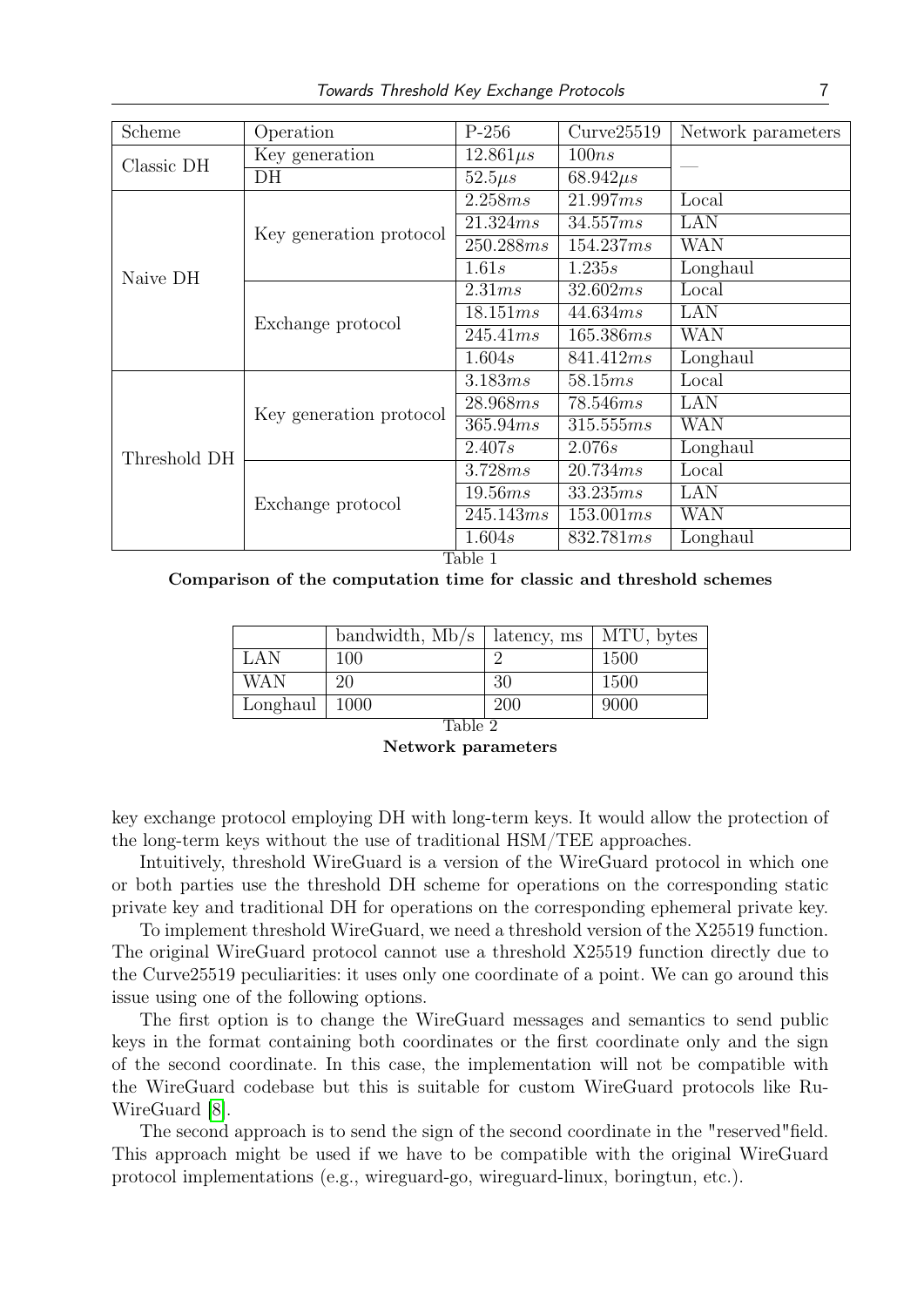The third option is to create a separate key exchange mechanism using a threshold DH scheme and emitting a shared secret established by threshold DH. This secret then will be set as a pre-shared secret (PSK) value in the original WireGuard. There are several approaches of how this can be achieved:

- set up a WireGuard tunnel, run a second key exchange through it, and put the result in the WireGuard's PSK variable and perform a rehandshake;
- run a special threshold PSK protocol within NoiseIK pattern where peers establish a PSK using threshold DH and then will use it as the PSK for the main WireGuard.

In this work, we've realized the latter approach of the third option (see Fig. [2\)](#page-7-0). Suppose that Alice and Bob communicate with each other via a hub using the WireGuard protocol. The hub employs a threshold DH within WireGuard to secure its static private key. The hub has the basic WireGuard keys and additional keys for threshold PSK protocol. Due to the fact that the model of the key distribution is the same (NoiseIK), Alice and Bob know the hub's WireGuard static public key. The hub's private key is shared among the parties (agents) instantiating the threshold DH scheme. When Alice connects to the hub she initiates a threshold handshake where the hub uses the threshold DH to compute a shared secret on his static private key and Alice uses the same static public key. Let PSK be the shared secret Alice and the hub established during the threshold handshake. After the PSK has been computed, Alice initiates the original WireGuard handshake with the hub using the PSK.

<span id="page-7-0"></span>

Figure 2. Running threshold PSK protocol between Alice and Hub

## 7. TLS with Threshold ECDSA

In this section, we consider how a threshold ECDSA scheme can be used in the TLS protocol to implement the Keyless SSL approach invented and widely used by Cloudflare [\[12,](#page-10-6)[13\]](#page-10-7) to protect long-term cryptographic keys by using a threshold ECDSA scheme instead of the classic ECDSA algorithm.

The basic idea of Keyless SSL is to use a special key server controlled by a customer to perform cryptographic operations on the private key needed to perform a TLS handshake. The key server returns a message containing the result of the cryptographic operation (RSA decryption of premaster secret or ECDSA signature on randoms for DH) on the private key.

We suggest that TLS with threshold schemes can be used instead of Keyless SSL/TLS to reach the same goals.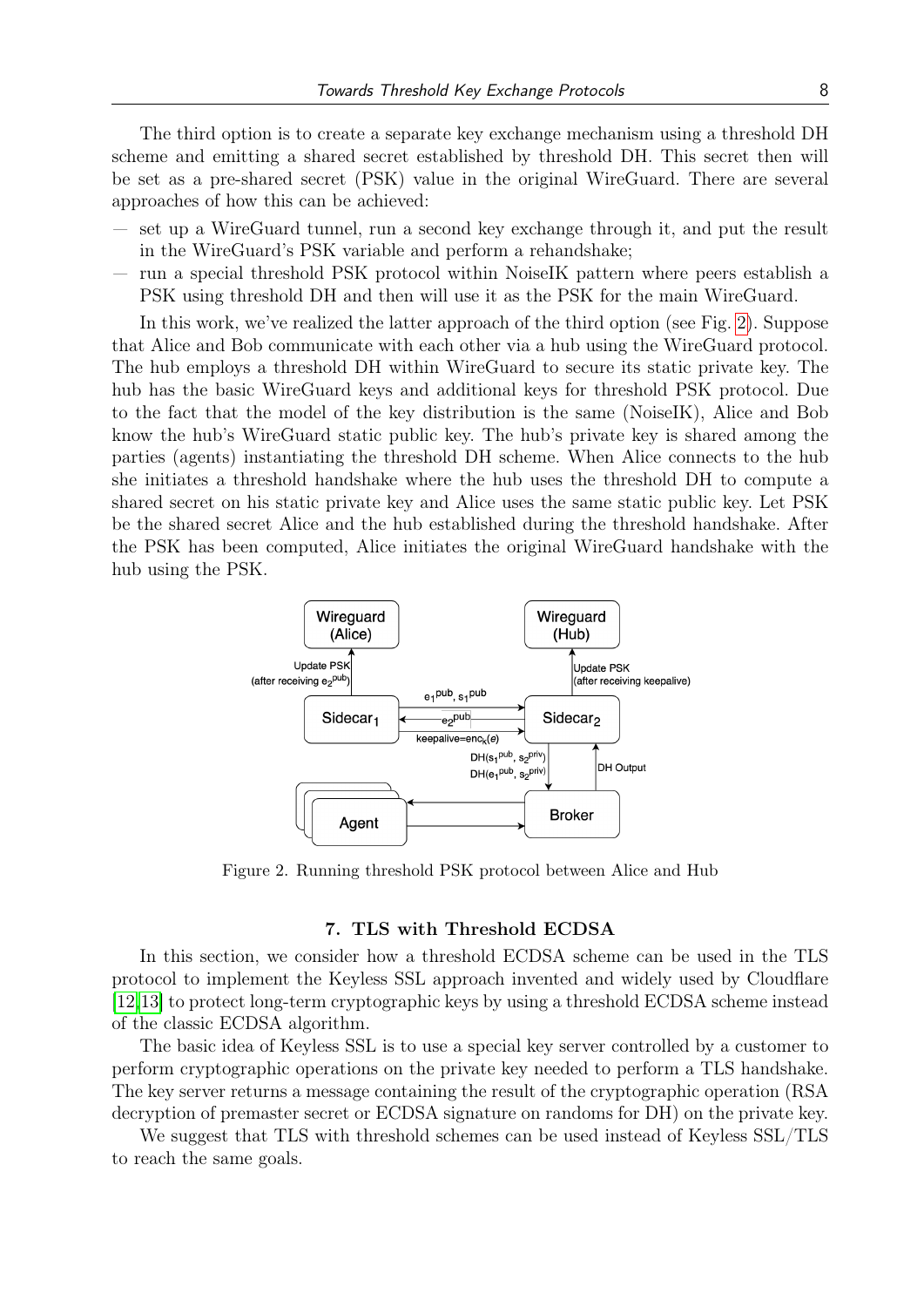Several threshold ECDSA schemes allow distribution of a secret key among n parties and require  $t + 1$  of them to be cooperative to sign a digest: Gennaro-Goldfeder 18 (GG18) [\[1\]](#page-9-0), Lindell 17 [\[9\]](#page-10-8), etc.

Consider an HTTP server working over TLS with an ECDSA-based cipher suite. Its owner would like to protect a private key and remove a single point of failure: (s)he can distribute the secret among  $n$  parties. For example, a web server might be hosted on a VPS and the owner wants to be sure that the private key cannot be accessed by the provider. In this case, a private key may be distributed using the  $(1, 2)$  scheme: the first party can be hosted on the same machine where the HTTP server is and the second one can be deployed on another cloud or in the customer's network. Only both parties being cooperative can perform the signing needed to finish a TLS handshake so none of the providers can access the private key.

Clearly, threshold signing will be slower as it requires several machines to do computations and talk to each other over a network, but thanks to the resumption mechanism once established, the secure channel can be reused, so for the client, it is a one-time delay.

We chose to use the GG18 protocol to perform threshold ECDSA as it was separately implemented and audited in Rust and Go. We implemented two kind of agents for our EP: based on tss-lib [\[10\]](#page-10-9) in Go and multi-party-ecdsa [\[11\]](#page-10-10) in Rust. To measure their performance we deployed 6 virtual machines: 3 agents, a broker (which coordinates the agents), and a web server hosting a static page and a client (see Fig. [3\)](#page-8-0). Every virtual machine had dedicated 4 CPU cores (Intel(R) Xeon(R) Gold 6142 CPU  $\textcircled{2}.60\text{GHz}$ ) and 2 GB RAM.

<span id="page-8-0"></span>

Figure 3. Deployed machines and their communications in order to perform TLS handshake

We measured server average response time (from sending request to receiving response) and looked at how it changes under load by increasing number of concurrent requests. We tried different  $(t, n)$  parameters:  $(1, 2), (1, 3), (2, 3)$ . The measurements are illustrated at Fig. [4](#page-9-4) and Fig. [5](#page-9-5) shows the impact of using multi-paty-ecdsa comparing to tss-lib.

#### 8. Future Research

The main question is the security of proposed threshold DH schemes and their instantiations on Curve25519, GOST, and NIST curves. For example, a malicious adversary could sabotage the generation of a session key by sending inconsistent public shares during the key generation and exchange protocols. As a result, the session key computed by the remote party won't match the session key computed by the local set of parties. If this is the case, one of the possible solutions is to make all the exchange parties reveal their private shares and check the consistency of the shares. In most cases, this will allow to detection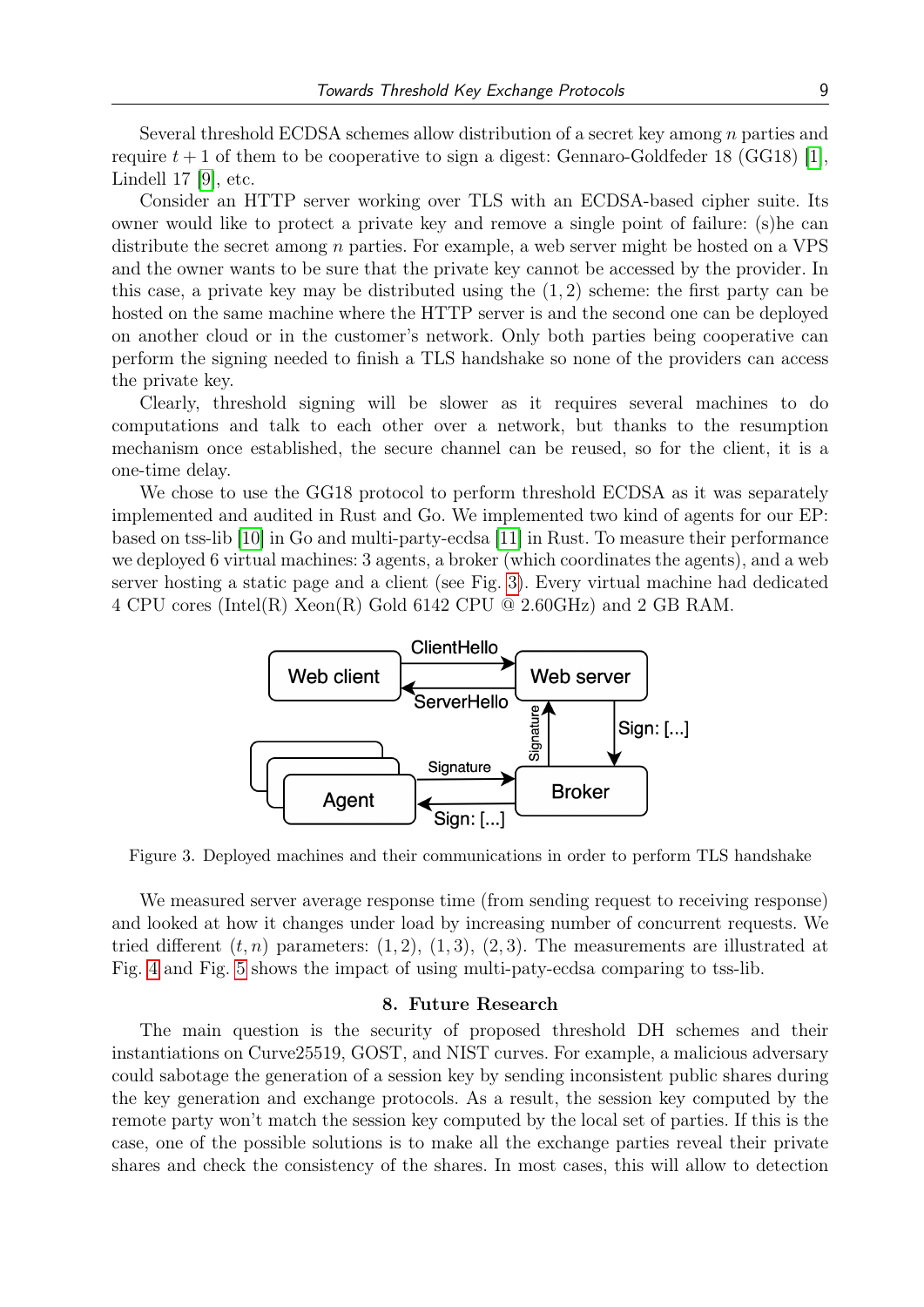<span id="page-9-4"></span>

Figure 4. Web server performance in different configurations

<span id="page-9-5"></span>

Figure 5. Comparison Rust & Go performance

of a corrupted party and take appropriate actions. We note that approaches to handle this situation in a more efficient and reliable way stay a matter of future research.

## 9. Conclusion

There are many ways to use threshold cryptography in practice. One may split the key to prevent key leakage, apply it to achieve fault-tolerance, or enable voting functionality. We have presented two threshold DH schemes, one of which we used to instantiate WireGuard with threshold DH, and instantiated TLS with threshold ECDSA. The results and measurements show that threshold key exchange protocols can be used in practical cryptographic systems.

## REFERENCES

- <span id="page-9-0"></span>1. R. Gennaro, S Goldfeder. Fast Multiparty Threshold ECDSA with Fast Trustless Setup. [https:](https://eprint.iacr.org/2019/114) [//eprint.iacr.org/2019/114](https://eprint.iacr.org/2019/114)
- <span id="page-9-1"></span>2. D. J. Bernstein. Curve25519: new Diffie-Hellman speed records. [https://cr.yp.to/ecdh/](https://cr.yp.to/ecdh/curve25519-20060209.pdf) [curve25519-20060209.pdf](https://cr.yp.to/ecdh/curve25519-20060209.pdf)
- 3. P. Feldman. A Practical Scheme for Non-interactive Verifiable Secret Sharing. [http://www.](http://www.cs.umd.edu/~gasarch/TOPICS/secretsharing/feldmanVSS.pdf) [cs.umd.edu/~gasarch/TOPICS/secretsharing/feldmanVSS.pdf](http://www.cs.umd.edu/~gasarch/TOPICS/secretsharing/feldmanVSS.pdf)
- <span id="page-9-3"></span>4. Baby Sharks: Injecting small order points to threshold EdDSA. [https://medium.com/zengo/](https://medium.com/zengo/baby-sharks-a3b9ceb4efe0) [baby-sharks-a3b9ceb4efe0](https://medium.com/zengo/baby-sharks-a3b9ceb4efe0)
- <span id="page-9-2"></span>5. Decaf: Eliminating cofactors through point compression. [https://eprint.iacr.org/2015/](https://eprint.iacr.org/2015/673.pdf) [673.pdf](https://eprint.iacr.org/2015/673.pdf)